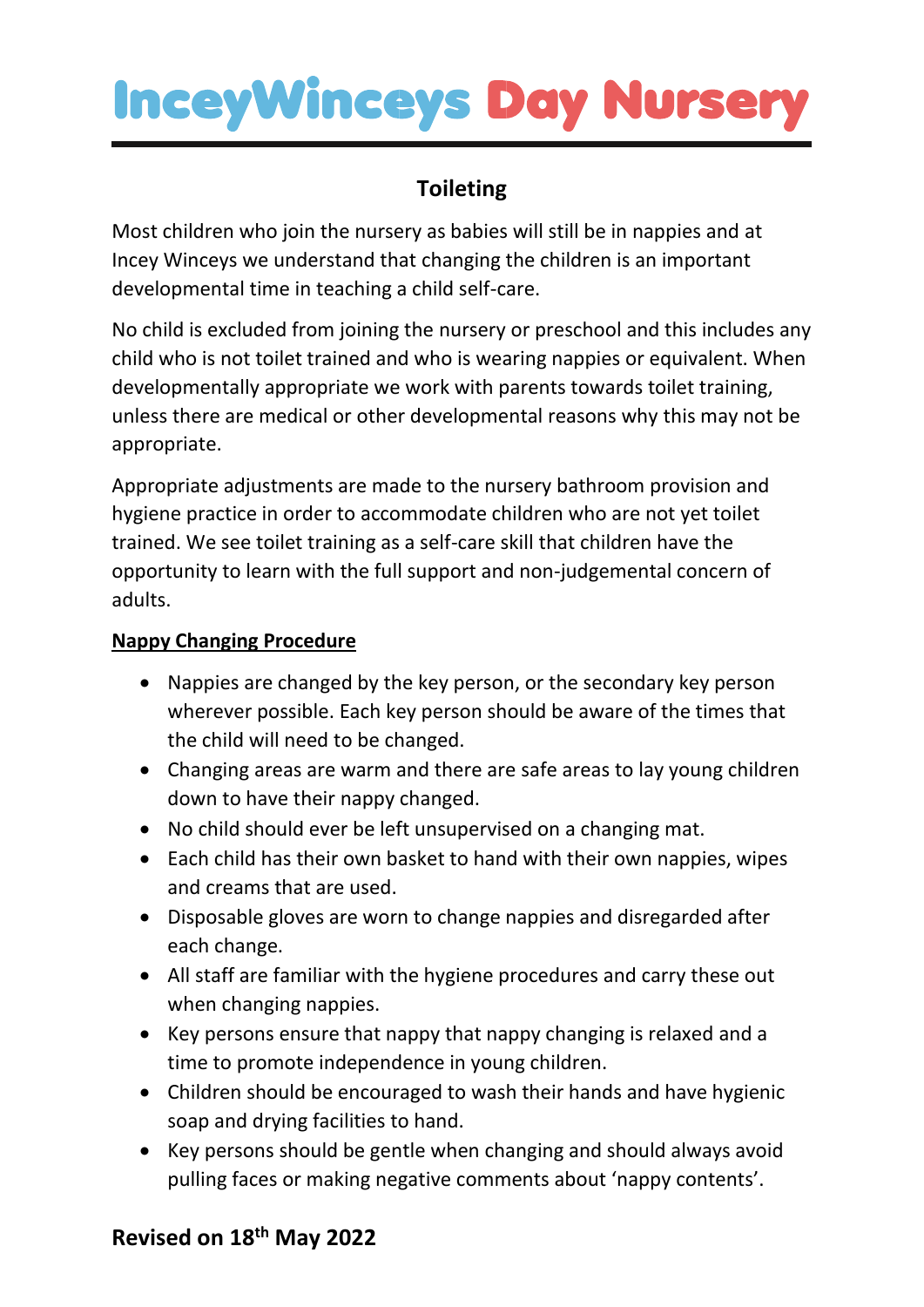## **InceyWinceys Day Nurser**

- Nappies and pull-ups are disposed of hygienically.
- Any cloth nappies, trainer pants or ordinary pants that have been wet or soiled are rinsed and bagged for that parent to take home.

If babies or young children are left in wet or soiled nappies or underwear, the nursery may take disciplinary action against the member of staff responsible for that child's care, as it may be deemed neglect.

#### **Pre-Toilet Training**

From around the age of 2 years we begin where possible changing nappies with the child standing up, in line with advice from the bowl and bladder charity ERIC. This is due to manual handling and ensuring the safety of staff, but also to make clear to the child that they are no longer a "baby" and as a transitional step towards independent toileting.

We also encourage independence through different aspects of the changing routine, for instance having the child pull up and down their own trousers, throwing the nappy in the bin and washing their hands. Where possible we show the child that we empty the contents of a soiled nappy into the toilet to begin to make the link between toileting in nappies and in the toilet.

#### **Toilet Training**

Potty training is to be done in conjunction with parents, so good communication between practitioners and parents is vital.

We are aware that bladder and bowel control is a physical skill and so we will not force potty training or rush it in any way. With regards to any child who is potty training and we feel is not ready we will speak to the parents and advise reviewing the decision.

Children, when developmentally ready, are encouraged to take an interest in using the toilet, even if it means they just want to sit on it or talk to a friend who is using the toilet.

We recommend avoiding pull ups, as they feel similar to nappies and do not make it clear that anything has changed.

During your child's potty training please provide lots of spare clothes and a pair of crocs/jellies (which can be washed and dried quickly) or a spare pair of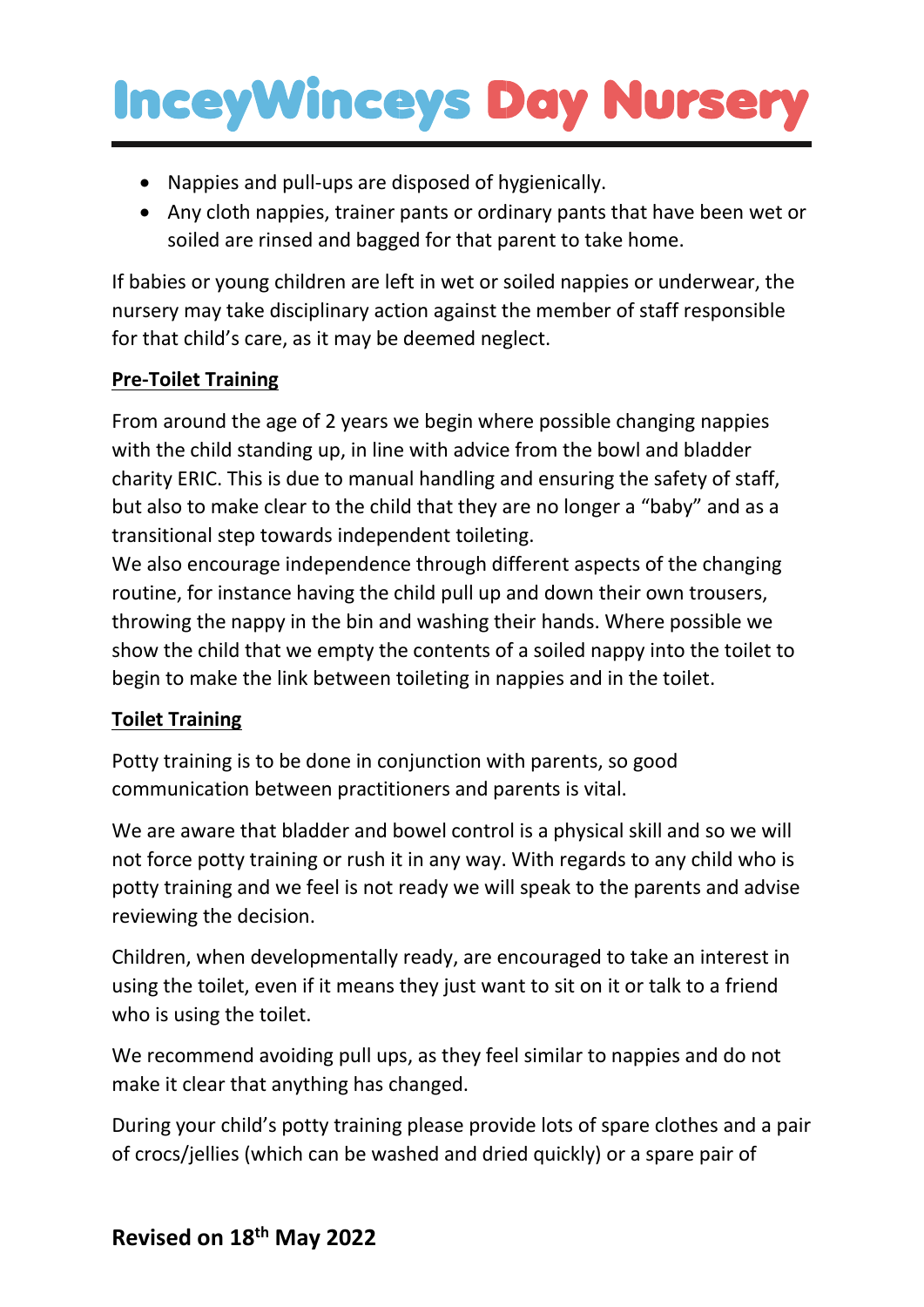## **InceyWinceys Day Nursery**

shoes! Dresses and pop up vests should also be avoided during the pottytraining process, and wherever possible elasticated waistbands and loosefitting bottoms will help each child in completing the toileting routine independently.

We are flexible in our approach to potty training and provide a variety of reward system and sticker charts and again this should be consistent with the approach used at home.

Whether or not a child is toilet trained has no bearing on their moving to preschool and no child is excluded from joining preschool based on not being toilet trained.

**We have made a guide to potty training which can be found on the next page…**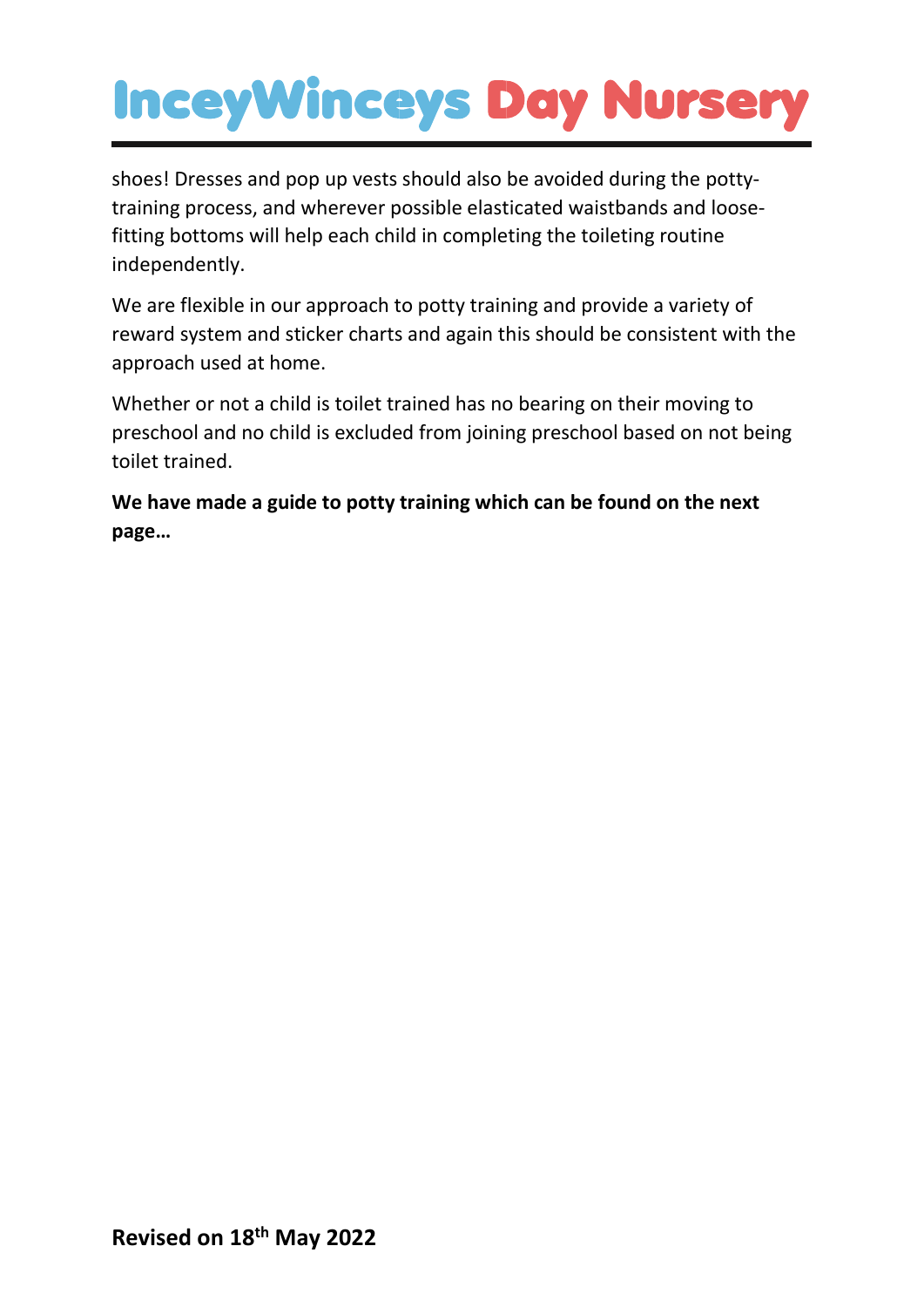### **InceyWinceys Day Nurse**

### Parents' Guide to Potty Training

Generally, once your child can tell you they've wet or soiled their nappy, and once they are showing interest in the toilet or potty, they could be ready for the next big step in their development…

Firstly, please know that there will be lots of accidents to begin with! Your child has been going to the toilet freely in their nappy whenever they need to, so the muscles associated with "holding" have not developed. These will strengthen over time but avoid laying new carpet for the first few weeks/months  $\odot$ 



We recommend going straight into knickers/pants as the feeling of them, and of being wet, is very different to pull ups which feel like nappies and are often used as such. Usually pulls ups or nappies are still used during nap times until they have the hang of it, once they are able to hold it for an hour or so, encourage using the toilet before and straight after sleep and see how they go. If they manage it, do not continue to use nappies, however do invest in some plastic sheets for the bed for the odd accident!

We also recommend stocking up on the underwear, the cheaper the better as often soiled ones cannot be saved. Go for quantity, not quality at the early stages! And say goodbye to button up vests!



Washable shoes, especially crocs or jellies are perfect as they allow easy cleaning.

Please avoid long tops or dresses for a while, as they trail in the toilet and get messy. Also avoid buttons/tight jeans/belts for a while too and stick to elasticated waists that your child can easily pull up and down. Your child needs to be able to pull their trousers down, the looser fitting the better. *Once they have mastered holding then we can introduce zips and buttons.*

Make toileting as pressure free as possible. Accidents happen and shouldn't be punished as this often sets them back into wanting to wear a nappy again.

Asking do they need the toilet every 20 minutes to begin with and encouraging them to try if they haven't been for a while is the best place to start. Then lots of praise when they go, to make them want to repeat that success next time.